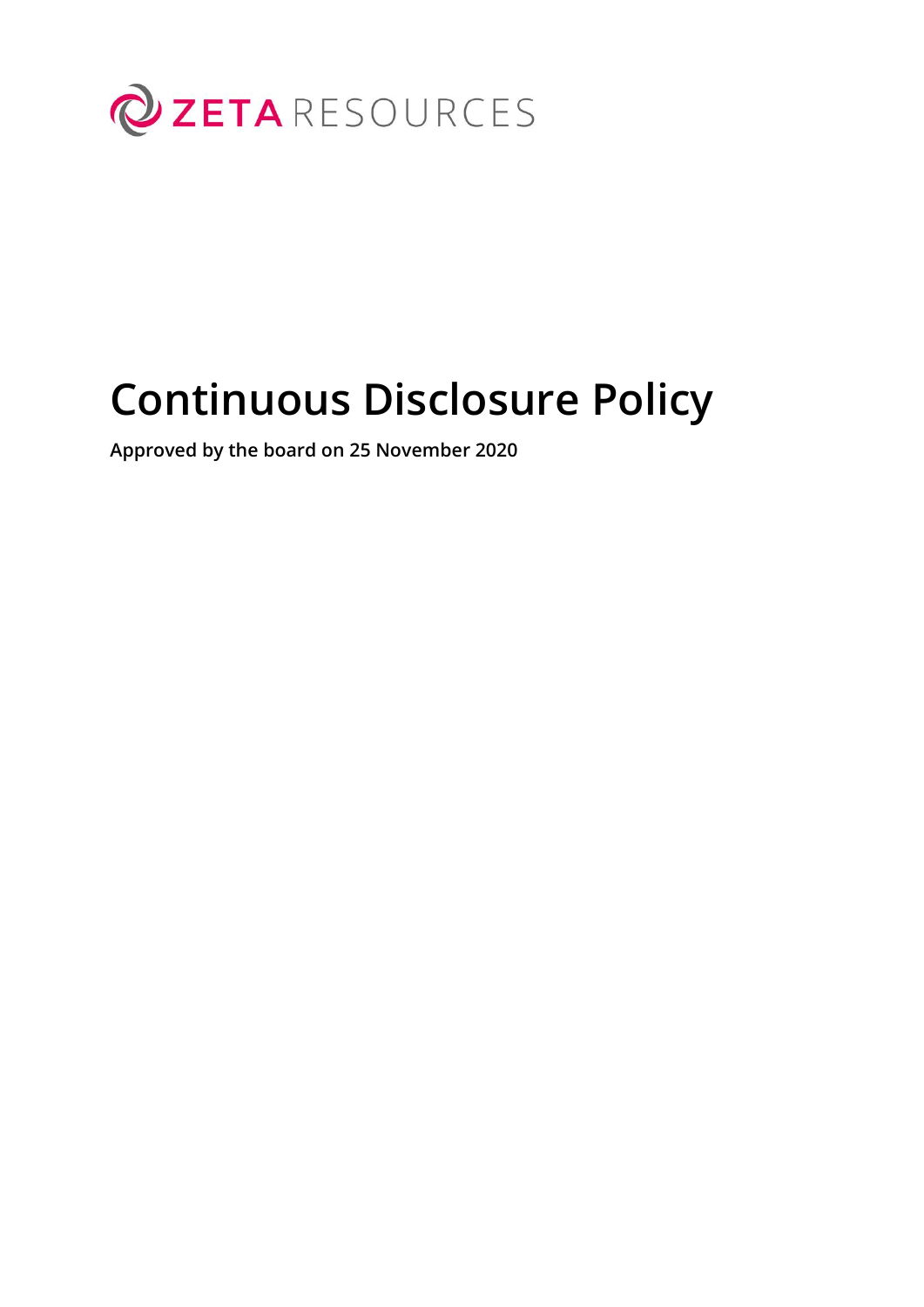# **Continuous Disclosure Policy**

# **Zeta Resources Limited and its subsidiaries (the Company)**

# **1. Background**

# **1.1 Overview**

The Company is committed to effective communication with its shareholders, market participants, suppliers, financiers, creditors, other stakeholders and the wider community. The Company will ensure that all stakeholders, market participants and the wider community are informed of its activities and performance.

The Company will endeavour to make publicly available all information to ensure that trading in its shares takes place in an efficient, competitive and informed market.

# **1.2 Purpose**

The purpose of the Continuous Disclosure Policy ("the Policy") is to:

- (a) ensure that the Company, as a minimum, complies with its continuous disclosure obligations under the *Corporations Act 2001 (Cth)* of Australia ("Corporations Act") and the Australian Securities Exchange ("ASX") Listing Rules ("Listing Rules") and as much as possible seeks to achieve and exceed best practice;
- (b) provide shareholders and the market with timely, balanced, direct and equal access to information issued by the Company; and
- (c) promote investor confidence in the integrity of the Company and its securities.

# **2. Legal requirements and best practice**

# **2.1 Legal requirements**

The Company is a public company listed on ASX. It is subject to continuous disclosure requirements under the Corporations Act and Listing Rules (which are given legislative force under section 674 of the Corporations Act), in addition to the periodic and specific disclosure requirements. The key elements of the continuous disclosure obligations are set out below:

(a) **The Rule:** The primary continuous disclosure obligation is contained in Listing Rule 3.1, which states that:

*"Once an entity is or becomes aware of any information concerning it that a reasonable person would expect to have a material effect on the price or value of the entity's securities, the entity must immediately tell ASX that information."*

(b) **The Exception:** Listing Rule 3.1A contains the only exception to Listing Rule 3.1:

*"Listing Rule 3.1 does not apply to particular information while each of the following is satisfied in relation to the information:*

- *3.1A.1 One or more of the following 5 situations applies:*
- *(a) It would be a breach of a law to disclose the information;*
- *(b) The information concerns an incomplete proposal or negotiation;*
- *(c) The information comprises matters of supposition or is insufficiently definite to warrant disclosure;*
- *(d) The information is generated for internal management purposes of the entity; or*
- *(e) The information is a trade secret; and*
- *3.1A.2 The information is confidential and ASX has not formed the view that the information has ceased to be confidential; and*
- *3.1A.3 A reasonable person would not expect the information to be disclosed."*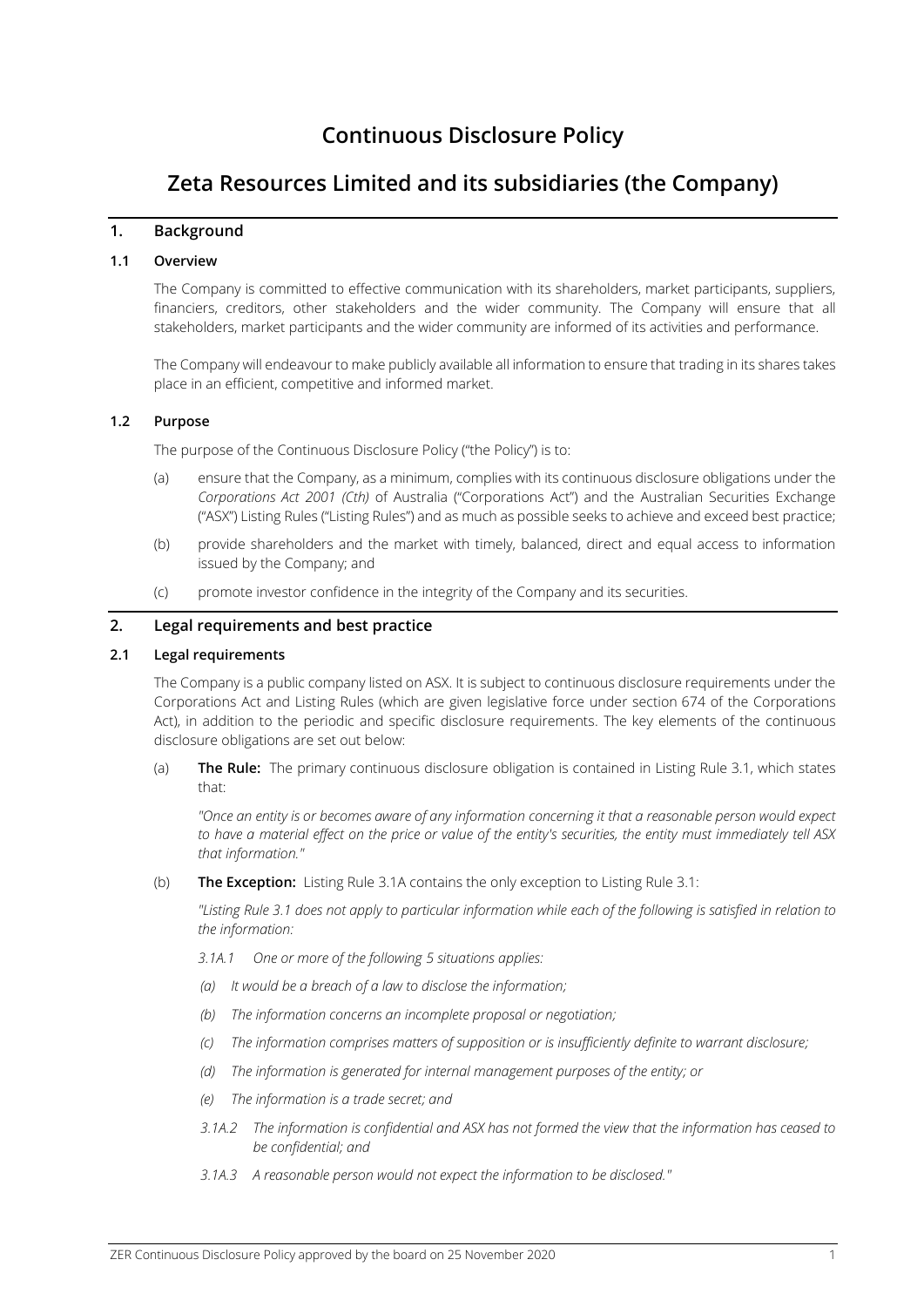- (c) **ASX may request information to correct false market:** Listing Rule 3.1B provides that if ASX considers that there is, or is likely to be, a false market in an entity's securities, and requests information from the entity to correct or prevent the false market, the entity must give ASX the information needed to correct or prevent the false market.
- (d) **Disclosure to ASX first:** Listing Rule 15.7 further requires that an entity must not release information that is for release to the market to anyone until it has given the information to ASX, and has received an acknowledgement from ASX that the information has been released to the market.
- (e) **Material price sensitive information:** Section 677 of the Corporations Act states that, a reasonable person would be taken to expect information to have a "material effect on the price or value" of securities if the information "would, or would be likely to, influence persons who commonly invest in securities in deciding whether to acquire or dispose of" those securities.

# **2.2 Best practice guidelines**

In addition to the legal requirements, there are guidelines published by various bodies which, though not (or not yet) mandatory, set out various views of best practice in the area of continuous disclosure. The most important of these guidelines are:

- (a) the 'Corporate Governance Principles and Recommendations ( $4<sup>th</sup>$  Edition) published by the ASX Corporate Governance Council, in particular Principle 5;
- (b) ASX Guidance Note 8 "Continuous Disclosure";
- (c) Australasian Investor Relations Association Best Practice Guidelines "Best Practice Investor Relations: Guidelines for Australasian Listed Entities 4<sup>th</sup> Edition"; and
- (d) Australian Securities and Investments Commission ("ASIC") Guidance Rules Regulatory Guide 62 "Better disclosure for investors".

# **2.3 This Policy**

This Policy addresses all continuous disclosure requirements under the Listing Rules and the Corporations Act, and incorporates best practice guidelines suggested by the sources listed above.

# **3. Key concepts**

## **3.1 Disclosure principle**

The Company will immediately notify ASX of any information concerning it that a reasonable person would expect to have a material effect on the price or value of the Company's securities, unless exempted by the Listing Rules.

## **3.2 Material price sensitive information**

Any information concerning the Company which would, or would be likely to, influence investors in deciding whether to acquire or sell the Company securities ("material price sensitive information") must be disclosed to ASX in accordance with this Policy.

The Investment Manager is responsible for determining what information is to be disclosed. Where there is doubt as to whether certain information should be disclosed, the Investment Manager will discuss the issue with senior executives, and if necessary, seek external advice.

The Investment Manager may develop further guidelines for each individual business unit in determining what is material price sensitive information for that business unit, for example, in the form of quantitative ranges.

The following provides a guide as to the type of information that is likely to require disclosure. This is not an exhaustive list. The determination of whether certain information is material price sensitive information which is subject to continuous disclosure necessarily involves the use of judgment. There will inevitably be situations where the issue is less than clear. If you come across information which potentially falls within the category of material price sensitive information, you should treat it as if it is material price sensitive information and leave the question for the Investment Manager to resolve.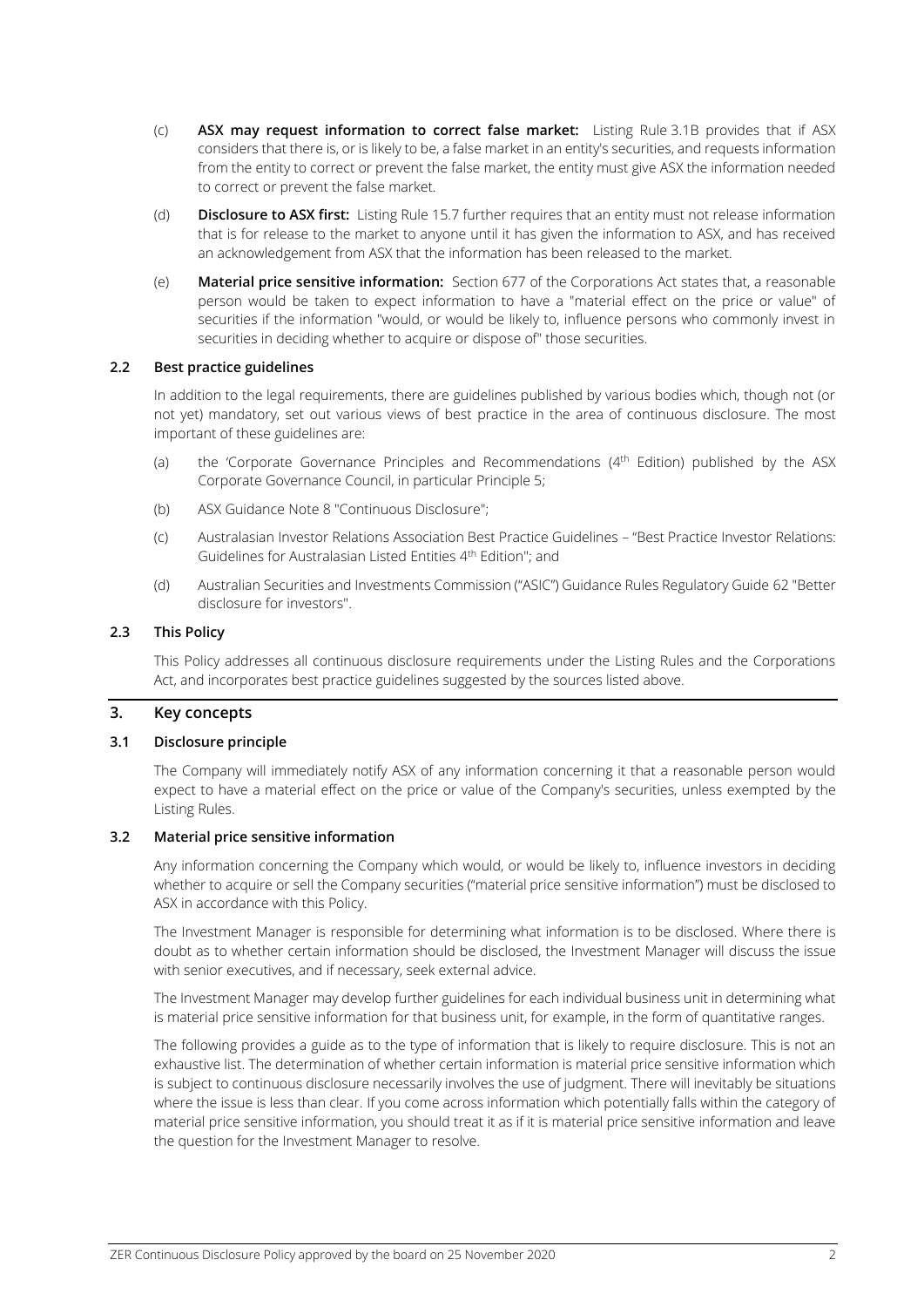Matters which generally require disclosure include:

- (a) a material change in the Company's financial forecasts or expectations;
- (b) a recommendation or declaration of a dividend or distribution, or a decision one will not be declared;
- (c) changes in the board of directors or auditors;
- (d) a change in the Company's accounting policy;
- (e) an agreement between the Company (or a related party or subsidiary) and a director (or a related party of the director);
- (f) events regarding the Company's shares, securities, financing or any default on any securities (e.g. under or over subscriptions to an issue of securities, share repurchase program);
- (g) material information about the beneficial ownership of shares obtained by the Company under the Corporations Act;
- (h) giving or receiving a notice of intention to make a takeover offer;
- (i) a transaction for which the consideration payable or receivable is a significant proportion of the written down value of the Company's consolidated assets;
- (j) significant mergers, acquisitions/divestments, joint ventures or changes in assets;
- (k) significant developments in regard to new projects or ventures;
- (l) major drilling results;
- (m) industry issues that may have a material impact on the Company;
- (n) significant changes in technology or the application of technology which could affect business;
- (o) significant legal proceedings against or allegation of any breach of the law, whether civil or criminal, by the Company;
- (p) decisions on significant issues affecting the Company by regulatory bodies in Bermuda and Australia (such as the Australian Competition and Consumer Commission and Takeovers Panel, or other bodies relevant to the Company);
- (q) natural disasters or accidents that have particular relevance to the businesses of the Company or its suppliers;
- (r) the appointment of a receiver, manager, liquidator or administrator in respect of any loan, trade credit, trade debt, borrowing or securities held by the Company or any of its subsidiaries; or
- (s) a copy of a document lodged with an overseas stock exchange or regulator containing market sensitive information not previously disclosed to ASX.

## **3.3 Roles and responsibilities**

The responsibilities under this Policy are divided as follows:

- (a) **Board of directors** the Board will be responsible for signing off on any subsequent amendments recommended by the Investment Manager. The Board may be involved in the review of significant ASX announcements;
- (b) **Investment Manager** responsible for the overall administration of this Policy and all communications with ASX (see below);
- (c) **Authorised Spokespersons** only those persons which the Company has authorised to speak on behalf of the Company to external parties (see below); and
- (d) **Disclosure Officers** the Investment Manager is responsible for reporting any material price sensitive information to the chair.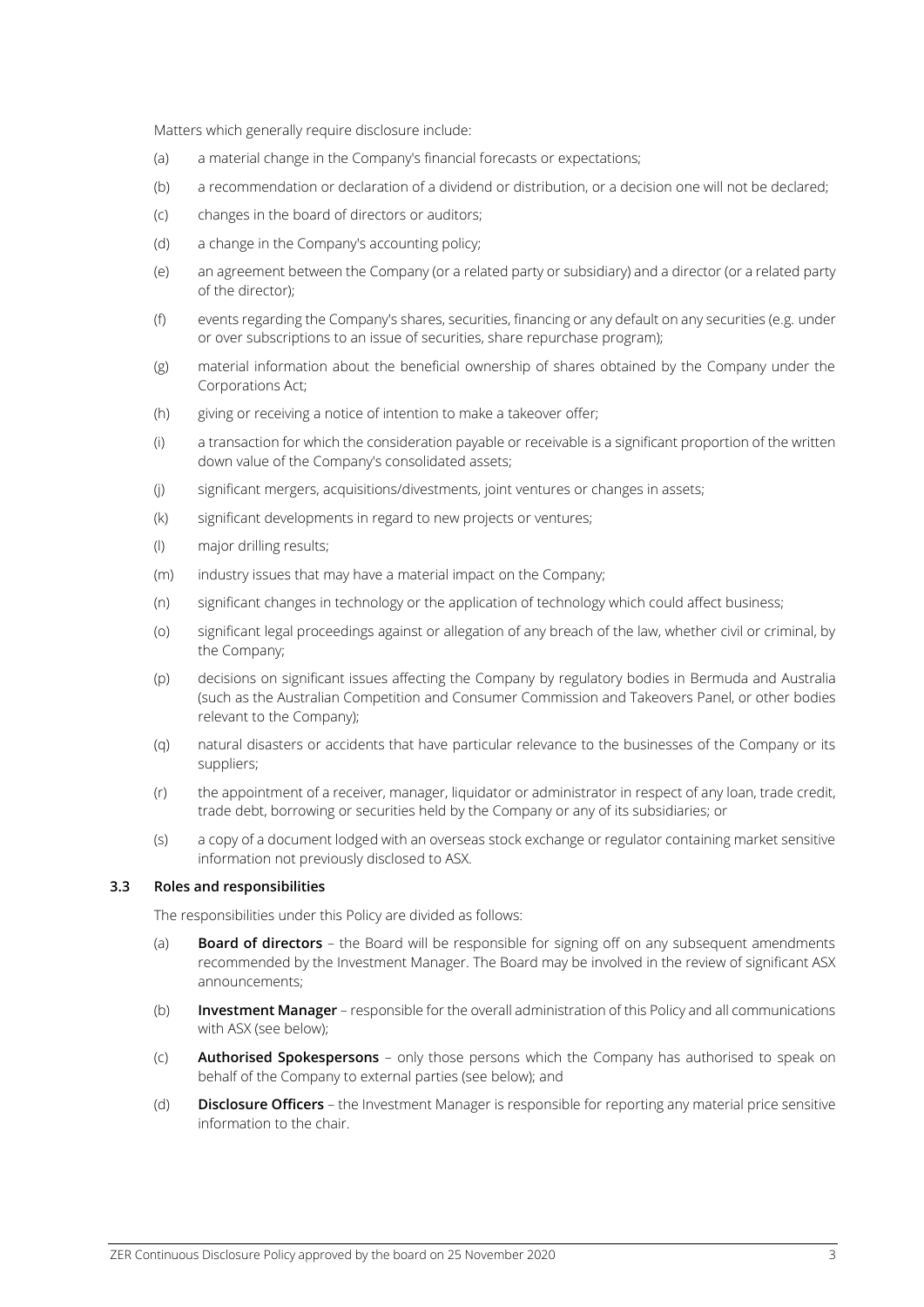#### **3.4 Investment Manager responsibilities**

The Investment Manager is responsible for the overall administration of this Policy, and in particular, is responsible for:

- (a) ensuring that the Company is compliant with its continuous disclosure obligations;
- (b) all communications with ASX;
- (c) reviewing proposed external announcements, and consulting with appropriate members of the Board and/or external advisers as necessary;
- (d) implementing reporting processes and determining divisional guidelines (financial or qualitative) for materiality of information;
- (e) reporting on continuous disclosure issues regularly to the Board of the Company;
- (f) keeping a record of all ASX and other announcements that the Company has made;
- (g) monitoring the effectiveness of the Policy, including the understanding in general of the principles and spirit of continuous disclosure; and
- (h) regularly reviewing this Policy for legislative changes or development of best practice, and communicating any amendments.

## **3.5 Authorised spokespersons**

The authorised spokespersons are the chair, Investment Manager and Company Secretary as well as other persons authorised by the Board from time-to-time.

When communicating with external parties, an authorised spokesperson:

- (a) should ensure all comments relate to information within the public domain and/or are not material, as the disclosure of confidential information, even if inadvertent, may result in the information no longer falling within the exception to Listing Rule 3.1 and therefore becoming disclosable to ASX immediately;
- (b) may clarify information that the Company has released to ASX but must not comment on material price sensitive information that has not previously been released;
- (c) should limit any comments to his or her area of expertise as much as possible; and
- (d) should report to the Investment Manager after the external communication is made, to determine if any confidential information has been disclosed and whether as a consequence any disclosure to ASX is necessary.

# **3.6 Company announcements – the procedures**

The management of the Company's external announcements depends largely on an effective system of internal reporting and announcement preparation.

The following procedures will apply in relation to all external announcements:

(a) **Identification and notification of material price sensitive information** – as soon as a person within the Company becomes aware of material price sensitive information which has not been previously released by the Company, he or she should immediately notify the Disclosure Officers or the Investment Manager.

"Disclosures" will be a permanent item on the agenda for every Board meeting and committee meetings (if applicable).

- (b) **Review of material price sensitive information**  after receiving any material price sensitive information, the Investment Manager will review the information (in consultation with external advisers if necessary), to determine whether the information is required to be disclosed;
- (c) **Prepare external announcement** if the information is required to be disclosed, the Investment Manager, or an appropriate delegate, will prepare a draft announcement. Such announcements should be factual, complete, relevant, balanced and expressed in an objective and clear manner. The use of emotive or intemperate language should be avoided;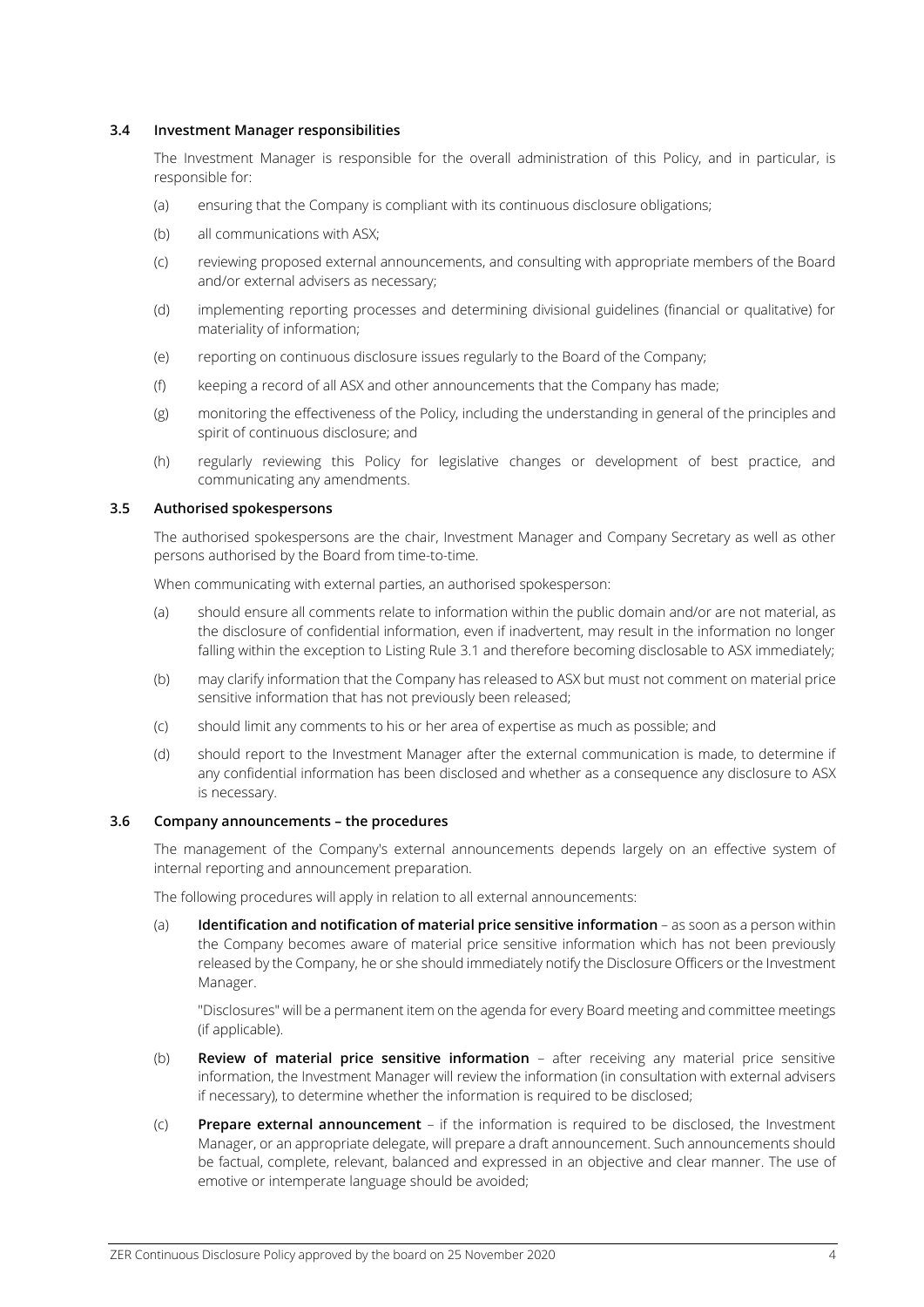- (d) **Obtain sign off** The draft company announcement must be signed off by the chair or the Investment Manager;
- (e) **Lodge announcement** the Investment Manager, or a person appointed by the Investment Manager, will lodge the announcement with ASX electronically; and
- (f) **Post announcement on the Company website** within 24 hours after receiving an acknowledgement from ASX that the announcement has been released to the market, post the announcement onto the Company's website (under the "News – ASX Announcements" section).

In light of the Company's obligation to disclose any material price sensitive information "as soon as it becomes aware" of the information, the above steps, where required, should be taken as a matter of urgency.

## **3.7 Joint announcements**

In situations where the Company needs to issue a joint announcement with a joint venture or project partner, the Company will seek to give the partner the opportunity to review the announcement prior to its release, provided that it does not compromise the Company's ability to comply with its disclosure obligation.

# **3.8 Timing**

The Company must not release material price sensitive information publicly until it has disclosed it to ASX and received confirmation of its release by ASX.

## **3.9 Disseminating announcements**

After receiving ASX's confirmation that an announcement has been released to the market, the Company will disseminate the information as soon as possible by posting the announcement on the Company's website (within 24 hours after receiving ASX's confirmation).

The Company's website will contain relevant information on the Company such as:

- (a) company profile;
- (b) ASX announcements;
- (c) annual reports and other financial results;
- (d) speeches and other information provided to analysts and investors; and
- (e) AGM information.

The Investment Manager must review the relevant information prior to it being posted on the website. The website will be reviewed continuously to ensure that it is up-to-date, complete and accurate.

# **3.10 Pre-result periods**

To prevent inadvertent disclosure of material price sensitive information, during the periods between the end of its financial reporting periods and the actual results release, the Company will not discuss any financial information, broker estimates and forecasts, with institutional investors, individual investors, stockbroking analysts, or the media unless the information being discussed has previously been disclosed to ASX.

## **3.11 Media and market speculation**

The Company has a general "no comments" policy in relation to market speculation and rumours, which must be observed by employees at all times. However, the Company may issue an announcement in response to a market speculation or rumour where it is necessary to comply with the continuous disclosure obligations, for example, for the purpose of correcting factual errors or responding to a formal request from ASX for information.

The Company will not provide the media with exclusive interviews or information that potentially contains any material price sensitive information prior to disclosing that information to ASX. It will also not provide any information "off the record".

The Company will not disclose any information that is potentially material price sensitive information publicly under an embargo arrangement prior to release to ASX.

Any adherent to this policy approached by the media or any external parties for information should observe the "no comments" policy and notify the Investment Manager as soon as possible.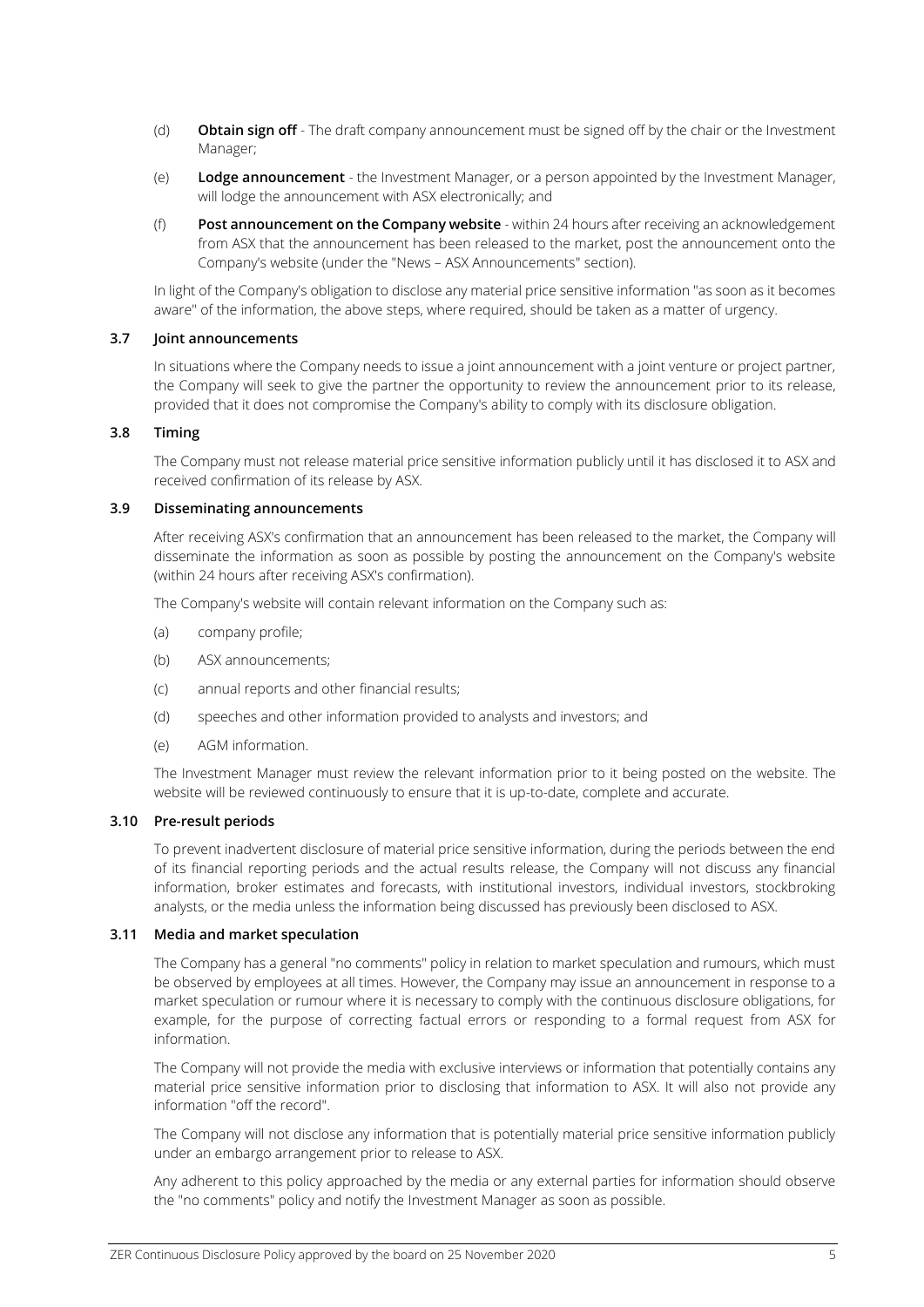# **3.12 Briefings/meetings/conference calls with analysts or investors**

As part of the Company's management of investor relations and to enhance stockbroking analysts' understanding of its background and technical information, it may conduct briefings with analysts or investors from time-to-time, including:

- one-on-one discussions (for the purpose of this Policy, this includes any communications between the Company and an analyst/investor);
- Company briefings; and
- conference calls,

(collectively referred to as "briefings").

The Company's policy for conducting these briefings is not to disclose any information which is, or potentially is, material price sensitive information, that has not been announced to ASX and the market generally. No briefing should be held during pre-results periods.

In addition, the following protocols will be followed in relation to such briefings:

- (a) the Company will make an announcement prior to the briefing to inform the market;
- (b) any written material to be used at a briefing must be provided in advance to the chair to determine whether it contains any information that has not previously been disclosed;
- (c) if the Investment Manager/other authorised representative cannot attend the briefing, they should be fully briefed within 1 day after the briefing;
- (d) if a question raised during the briefing can only be answered by disclosing material price sensitive information which was not previously disclosed to ASX, the relevant Company representative must decline to answer the question, but take the question on notice; and
- (e) following the briefing, the Company will post all material used or made available for the briefing on the Company's website.

## **3.13 Broker sponsored investor conferences**

The Company or its executives may be from time-to-time invited to participate or present at broker sponsored investor conferences. The policy and protocols for the Company's briefings apply to such conferences.

## **3.14 Responding to analyst reports and forecasts**

Stockbroking analysts frequently prepare reports on securities of listed entities, which may include the Company, which contain performance and financial forecasts. The Company acknowledges the importance of analyst reports in facilitating the operation of the market in an informed and efficient manner.

However, the Company is independent, and will do all things necessary to be seen as independent, to analysts. The Company will not endorse any such reports, and will restrict its comments to factual matters and information which has been previously disclosed to ASX and the market generally.

In particular, the Company:

- (a) will not generally comment on analyst forecasts or disclose its own earnings projections, however, it may comment on analyst reports by:
	- (i) acknowledging the report's range of estimates; and
	- (ii) correcting factual errors or assumptions where the relevant information has already been disclosed;
- (b) will not include any analyst reports in its own corporate information, or post any analyst reports (including hyperlinks) on its website, but may use the reports internally;
- (c) will include a disclaimer that the Company is not responsible for, and does not endorse, the analyst report, in any response made to an analyst; and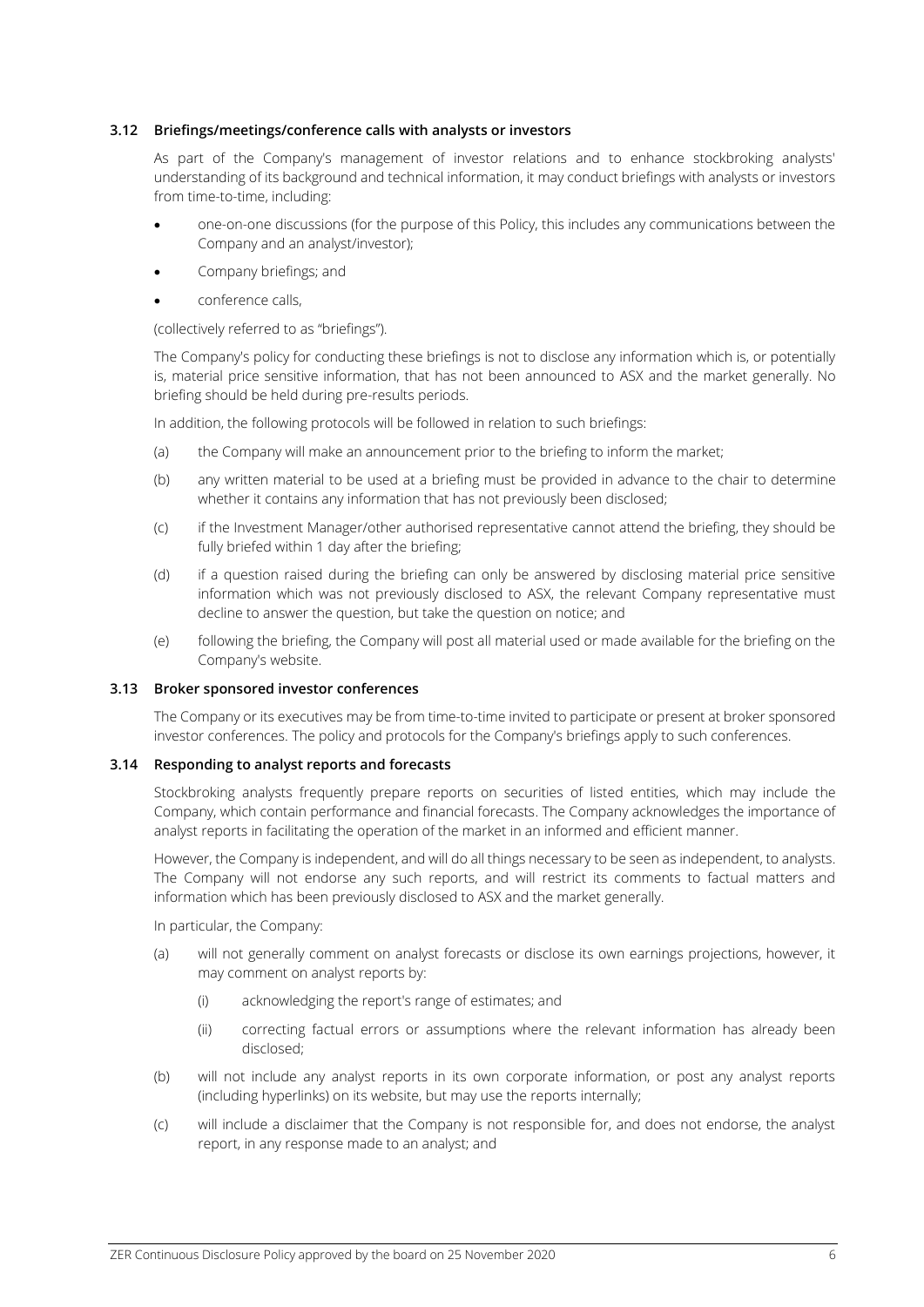(d) may consider issuing a profit warning/statement if it becomes apparent that in general the market's earnings projections for the Company materially differ from its own estimates.

If a draft report has been sent to the Company for comments, it should be forwarded immediately to the Investment Manager.

# **3.15 Chatrooms**

Participation in chat room discussions on the internet is prohibited where the subject matter relates to the Company unless authorised in writing to do so by the chair or Investment Manager. Any such participation must clearly identify the participant by name and as a Company spokesperson.

# **3.16 Responding to unexpected questions**

Company representatives may be faced with unexpected questions from external parties – for example, pre-arranged briefings may move outside the scope of intended discussion, or Company representatives may be asked for information in situations other than formal briefings.

When faced with an unexpected question, respond only with information which has previously been disclosed to the market. If answering the question requires the disclosure of information that has not been disclosed, or if in doubt as to whether or not certain information has already been disclosed, decline to answer the question. Take the question on notice so that the formal process of releasing information can operate.

# **3.17 Inadvertent disclosure of information**

Disclosure of material price sensitive information to an external party prior to disclosure to ASX constitutes a breach of Listing Rule 15.7. To prevent a breach of Listing Rule 15.7 and to minimise the consequences should such a breach occur, the following procedures apply.

A review should be done following any communications with an external party. If a Company representative becomes aware that:

- (a) there may have been inadvertent disclosure of material price sensitive information (which has not been disclosed to ASX) during any communication with external parties; or
- (b) confidential Company information may have been leaked (whatever its source),

he or she should immediately notify the Investment Manager. In such a situation, the Company will need to immediately issue a formal ASX announcement.

Where the confidential information disclosed during external communications is not price sensitive, the Company will still ensure equal access to that information by posting it on its website.

# **4. Trading halts**

In certain circumstances, the Company may need to request a trading halt from ASX to maintain the efficient trading of its securities. The Board and the Investment Manager will make all decisions in relation to trading halts and are the only personnel authorised to request a trading halt on behalf of the Company.

# **5. Other matters**

## **5.1 Advisers and consultants**

The Company will require consultants and professional advisers engaged by the Company or any of its subsidiaries to adhere to this Policy. The Company may ask such consultants and professional advisers to sign a confidentiality agreement.

# **5.2 Breach of Policy**

The Company takes continuous disclosure very seriously. Non-compliance with continuous disclosure obligations may constitute a breach of the Corporations Act or the Listing Rules. This may result in fines for the Company, personal liabilities for directors and other officers, and damage to the Company's reputation.

Breaches of this Policy may result in disciplinary action, including dismissal is serious cases.